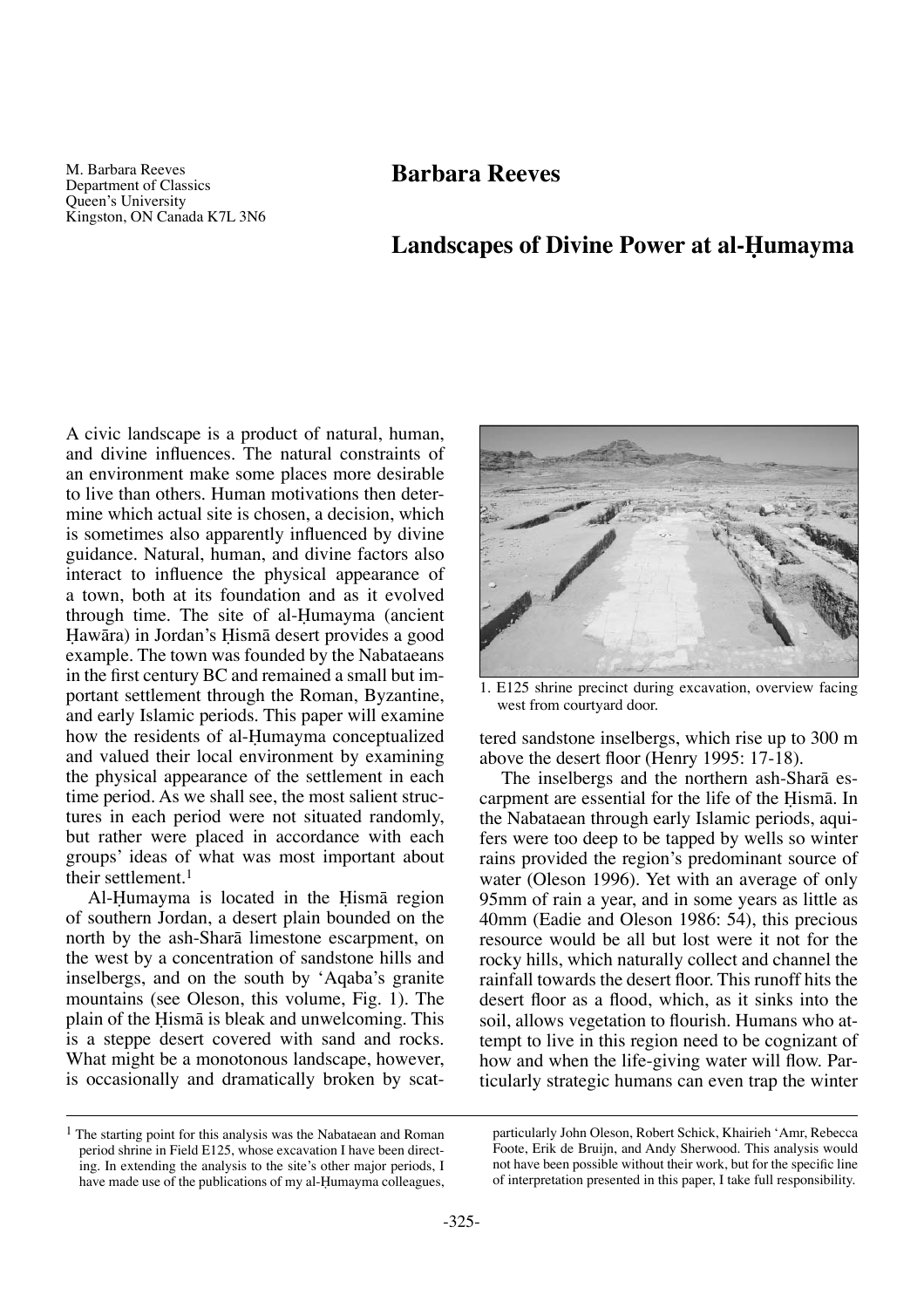flow for use throughout the year (cf. Oleson 1992, 1995, 1996, 2001, 2007b).

Both history and archaeology record that the Nabataeans, who controlled the Hisma from approximately the fourth century BC to early second century AD, were experts at finding and storing water in the desert. According to Diodorus Siculus:

"They live in the open air, claiming as native land a wilderness that has neither rivers nor abundant springs from which it is possible for a hostile army to obtain water…Whenever a strong force of enemies comes near, they take refuge in the desert, using this instead of a fortress. For the desert lacks water and cannot be crossed by others, but to them alone it furnishes safety, since they have prepared subterranean reservoirs lined with plaster... After filling these cisterns with rain water, they close the openings, making them even with the rest of the ground, and they leave signs that are known to themselves but are unrecognizable to others..." (Diodorus Siculus 19.94.2-10, extracts, trans. Oleson 2007b: 218).

Clearly the Nabataeans knew how to gain control of the Hismã's limited water resources. Yet the Nabataeans described by Diodorus also lived a nomadic lifestyle. They stored water in manmade structures, but, as Diodorus further noted, they did not plant grain, set out fruit-bearing trees, nor construct houses. They moved freely though the desert, watering themselves and their flocks, but they did not choose to settle down. Indeed humans do not usually create permanent settlements in a desert without some incentive.

For the Nabataeans, an incentive to settle in the Hismä had been recognized by the first century BC. By this time a radical and profound shift in Nabataean society was probably already at least a century underway (Bowersock 2003). The previously nomadic Nabataeans were now building permanent settlements with impressive architecture, planting crops, accumulating luxury goods, minting their own coinage, and acknowledging their leaders as kings. All of these changes no doubt resulted from the Nabataeans' ability to control the lucrative incense routes running from southern Arabia to the Mediterranean Sea. These routes passed through the Nabataean territory and Diodorus Siculus (19.94) reports that, due to this trade, the Nabataeans far surpassed the other Arabian tribes in wealth. It was thus probably to cement their control over the trade routes that the Nabataeans had begun building permanent settlements along all the major roadways in their territory by the first century AD (Graf and Sidebotham  $2003:70$ ). In the Hisma desert, their largest settlement would be located along the ancient King's Highway at a place they called Hawāra (modern al-Humayma).<sup>2</sup>

### **Nabataean Óawåra**

As John Oleson has shown, it was probably no accident that the Nabataeans chose Hawāra for the site of their largest and strategically most important Hismā settlement (Eadie and Oleson 1986; Oleson 1992, 1995, 2007b). Hawāra provided an excellent environment in which to create a permanent settlement because the sandstone hills immediately west and north of the site created a floodplain on the desert floor below. By building their trademark cisterns within this floodplain, the Nabataeans were able to store enough water throughout the year to sustain a small permanent community. Such a community would be able to monitor the caravans passing along the King's Highway. Moreover, with the addition of a 27km long aqueduct stretching all the way to the ash-Sharå escarpment, the settlement also had enough extra water to sell to caravans, likely at exorbitant prices.

Logically, therefore, both the natural geography and human motivations lay behind Hawāra's foundation: the Nabataean king wanted to establish a settlement in the Hisma along the trade routes and he needed a location with ample natural water supplies. The site of al-Humayma would have fit his needs well. It is interesting therefore that neither the hydraulic nor the trade advantages of this location are mentioned in the site's ancient foundation myth. There it is recorded that one, and only one, factor led to the site's selection, the directive of a god:

"…Aretas [probably Aretas III (Oleson 2007a: 447)] set out to investigate the oracle, which was 'to seek a place *auar*' — that is 'white' in Arabic or Syrian. When Aretas had arrived and was keeping watch, there appeared to him an apparition, a man clothed in white riding a white camel, and when the apparition disappeared, there appeared spon-

modern times (Musil 1926: 59 n. 20; Lawrence 1926: 665). Both ancient and modern spellings vary.

<sup>2</sup> "HWR" in Nabataean; "Auara" in Greek, "Havarra" in Latin. Since the early Islamic period, the site's official designation has been "al-Humayma", although locally "Hawāra" also survived to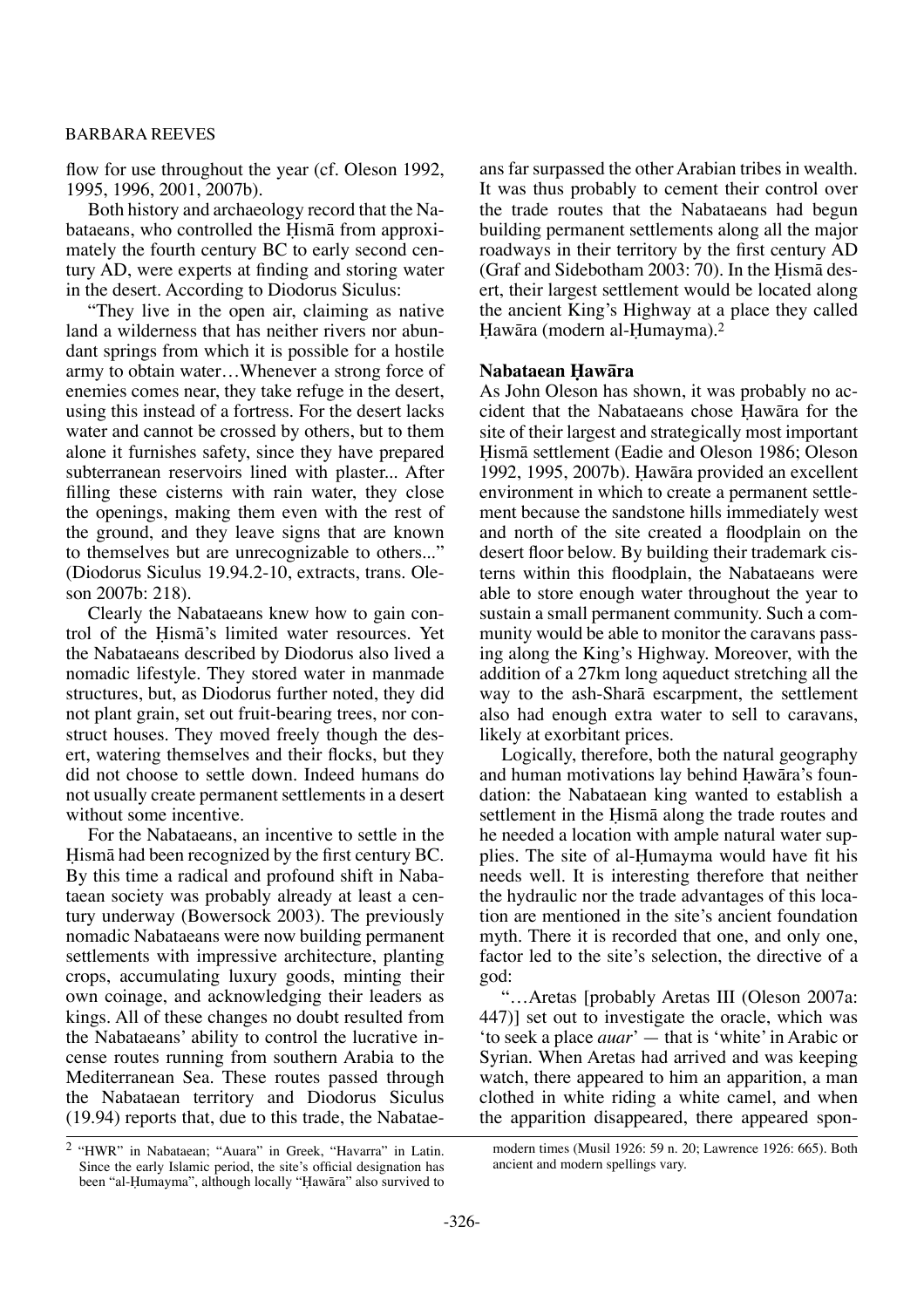taneously a craggy hill, firmly rooted in the earth. There he founded a town. (*FGrH* 675 frag. A.1.b, trans: Oleson 1990: 145)".

Hence according to Hawāra's foundation myth, preserved in a sixth century AD encyclopedia but dating to at least  $200$  years earlier,<sup>3</sup> Hawāra was founded in response to an oracle. Ancient kings sought the advice of oracles because they were known to give good advice. On the other hand, however, oracles had a reputation for giving responses, which were obtuse. Thus after receiving the advice of an oracle it was the responsibility of the recipient to figure out what it meant.<sup>4</sup>

In this case, the Nabataean prince (who would become Aretas III) had apparently asked the oracle where to establish a new town and had been told to seek a place that is "white". Moreover the foundation myth underlines the significance of "white" by rendering it in three different languages (Arabic, Syrian, and Greek). Previous scholars have suggested that Hawāra's whiteness refers to the color of the soil and/or rocks either at the site or in its general vicinity (e.g. Graf 1992: 73-4; Musil 1926: 59 n. 20; Oleson 2007a: 447). I would like to point out, however, that Hawāra is not the whitest spot in the region either in terms of soil or rock color. Moreover it seems to me to go too far to link the settlement's name with even relatively nearby hills when the foundation myth's emphasis is on a particular (non-white) rock formation. As is apparent in Figure 1, the flagstones used in this ancient pavement are white, but the craggy hill of the myth, shown in the background, is not.

So when the Nabataean king was told to found a town at a "white" place what might a knowledgeable but obtuse oracle have been telling him? Note first that the oracle never mentioned soil or rock color, just a white place. Note also that whenever a king asked an oracle's advice, the oracle (or at least the oracle's priestly staff) probably knew precisely what the king desired. In this case the king was presumably wondering where along the desert caravan routes he could establish a permanent settlement.

With that in mind, I suggest that the knowledgeable oracle was really advising the king that, in order to found a settlement in the Hismā, he needed to find a place with enough runoff water to make the Hisma bloom. Hawāra was one such place (TABLE 1).

| <b>Common Name</b>                | <b>Scientific Name</b> | <b>Total</b><br>$\%$ |
|-----------------------------------|------------------------|----------------------|
| $\rightarrow$ White Broom         | Retama raetam          | 14.1                 |
| Goosefoot family                  | UnID Chenopodiaceae    | 4.3                  |
| $\rightarrow$ Mouse-ear chickweed | Cerastium sp.          | 3.7                  |
| Plantain                          | Plantago sp.           | 3.4                  |
| $\rightarrow$ Common peganum      | Peganum harmala        | 2.9                  |
| Medick                            | Megicago scutellata    | 2.9                  |
| Sea-Blite                         | Suaeda sp.             | 2.1                  |

**TABLE 1**. Wild Plants Most Abundant in Soil Samples as Charred Seeds.

Table 1 shows the wild plants representing at least 2% of all charred seeds recovered from the al-Humayma Excavation Project's published soil samples (Oleson 1997: Table 2). The entries with an arrow beside them indicate plants, which bloom white. These include the first, third, and fifth most prevalent plants in the ancient soil samples and 20.7% of all charred seeds recovered. Incidentally, the plant most prevalent in our ancient soil samples — white broom — was also thriving at the site in a more recent "unsettled" period; i.e. in 1910 when Alois Musil visited and photographed the site (Musil 1926: figs. 16 and 17).<sup>5</sup> When these plants were blooming, Hawāra would have been covered in white vegetation. Perhaps, therefore, what the oracle was really telling Aretas was that in order to found a settlement in the desert, he needed to look for a place where the desert blooms.

It thus seems that natural resources, human motivations, and divine guidance all combined to bring about the establishment of the Nabataean town at this desert location. The Nabataeans named their town Hawāra in recognition of what made it

<sup>3</sup> Stephen of Byzantium, in his sixth century *Ethnica*, repeated the myth from Uranius' *Arabica*, which is generally thought to have been written in the fourth century AD (West 1974: 283-4), although Bowersock (2003: 25) has argued for a sixth century AD date. Uranius' source for the myth is not known, but Bowersock notes that "…the surviving fragments all demonstrate an unusual familiarity with Arab customs, toponyms, and onomastics" (2003: 25).

<sup>4</sup> One of the most famous examples of this is when Athenians sought advice from an oracle during the Persian invasion of Greece in the 480s BC. The Delphic Oracle told the Athenians that they would be safe behind their "wooden walls". The task for the Athenians was to figure out that that "wooden walls" meant a wall of ships (Herodotus 7.140-4).

<sup>5</sup> According to Jennifer Ramsay (personal communication, July 2007) the largest shrubs in Musil's photos are white broom.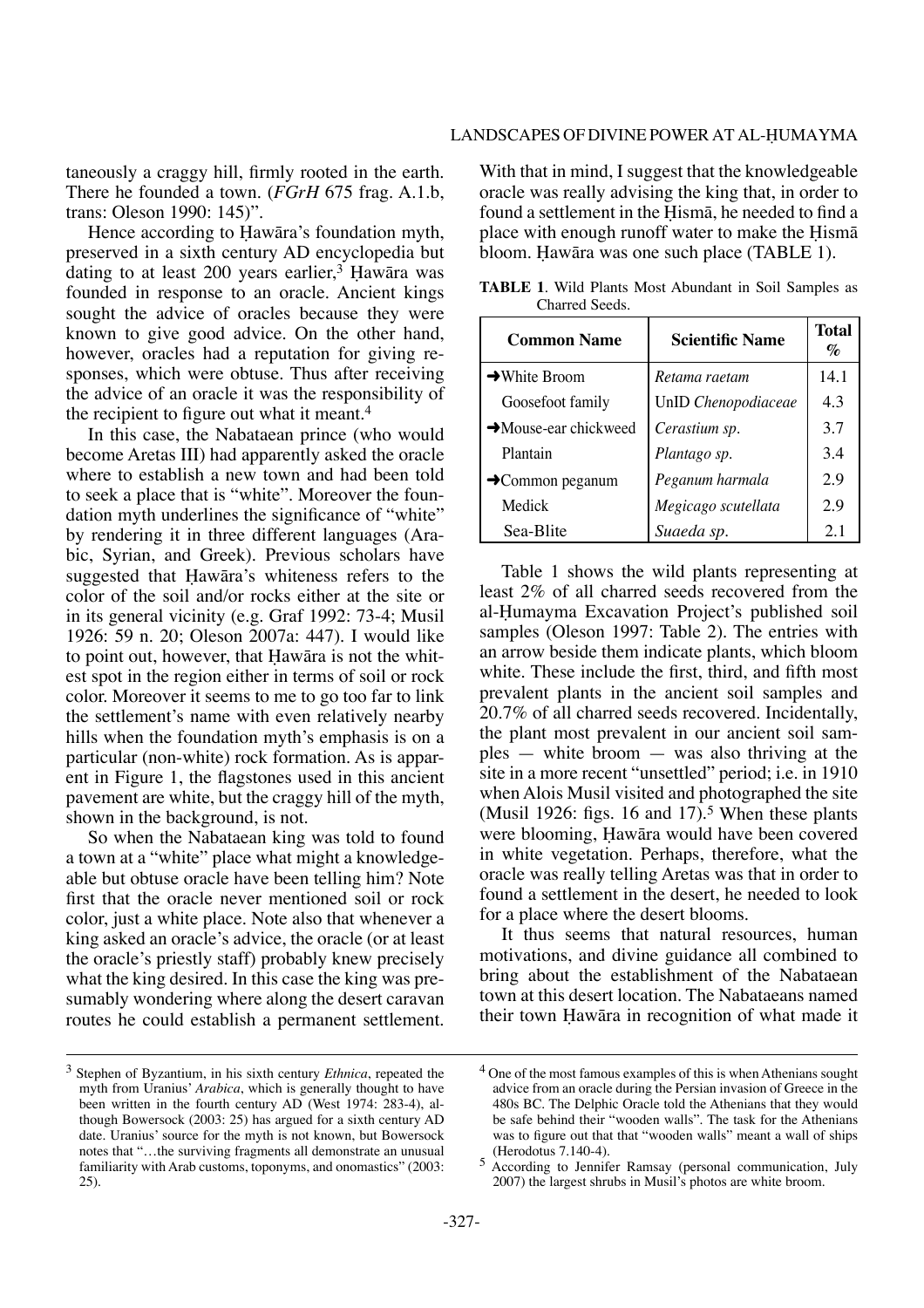special, and that name, with slight variations would remain until the early Islamic period when the community's official name changed to al-Humayma, a name which can also mean white.<sup>6</sup>

Due to subsequent occupation, little is known about the appearance of the Nabataean town, except for its hydraulic structures and a few of its religious centers. One particularly important structure for understanding how the Nabataean settlers regarded their local landscape is a shrine located in Field E125 (Reeves, in prep.). Figure 2 provides a plan of the shrine as it looked in a later (Roman period) incarnation. The shrine's essential features at that time included a *temenos* wall, a processional way, an external altar, a fresh-water basin next to the *naos* door, a square enclosed *naos* with a cult figure inside (FIG. 3), and an east-west visual axis running from the door of the *temenos* to the cult figure. Although its extant features date from the Roman period, it is likely that the essence of the shrine remained constant from its Nabataean foundation. Consider, for example, the remains of finely constructed ashlar walls beneath the Roman period rebuild (FIG. 7L). These Nabataean walls encircled the original *naos* and suggest that an impressive structure must have stood here during the site's Nabataean phase.

For the purposes of the present discussion, I will only focus on the orientation of the shrine and on



3. *Naos* of E125 shrine with betyl *in situ*, facing west.

the primary cult image found within. As previously mentioned, the shrine's major axis ran westward from the door of the *temenos*, down the processional way, through the door of the *naos*, and to the cult figure (FIG. 3). This cult figure was rendered in the traditional Nabataean fashion as an upright stone sitting on a base. The Nabataeans would have associated the standing stone with a god and the base with his or her throne. What is particularly interesting about the carefully carved betyl in Hawāra's shrine is the notch in its base. Although there are hundreds of extant betyls from the Nabataean realm, I have not been able to find a parallel for such a notch. The betyl in Hawāra's shrine thus seems to be unique. Note moreover how the craggy



2. Plan of E125 shrine precinct; north at top.

<sup>6</sup> There is no record of why the official name changed. For a discus- sion, see Reeves 1996: Appendix C.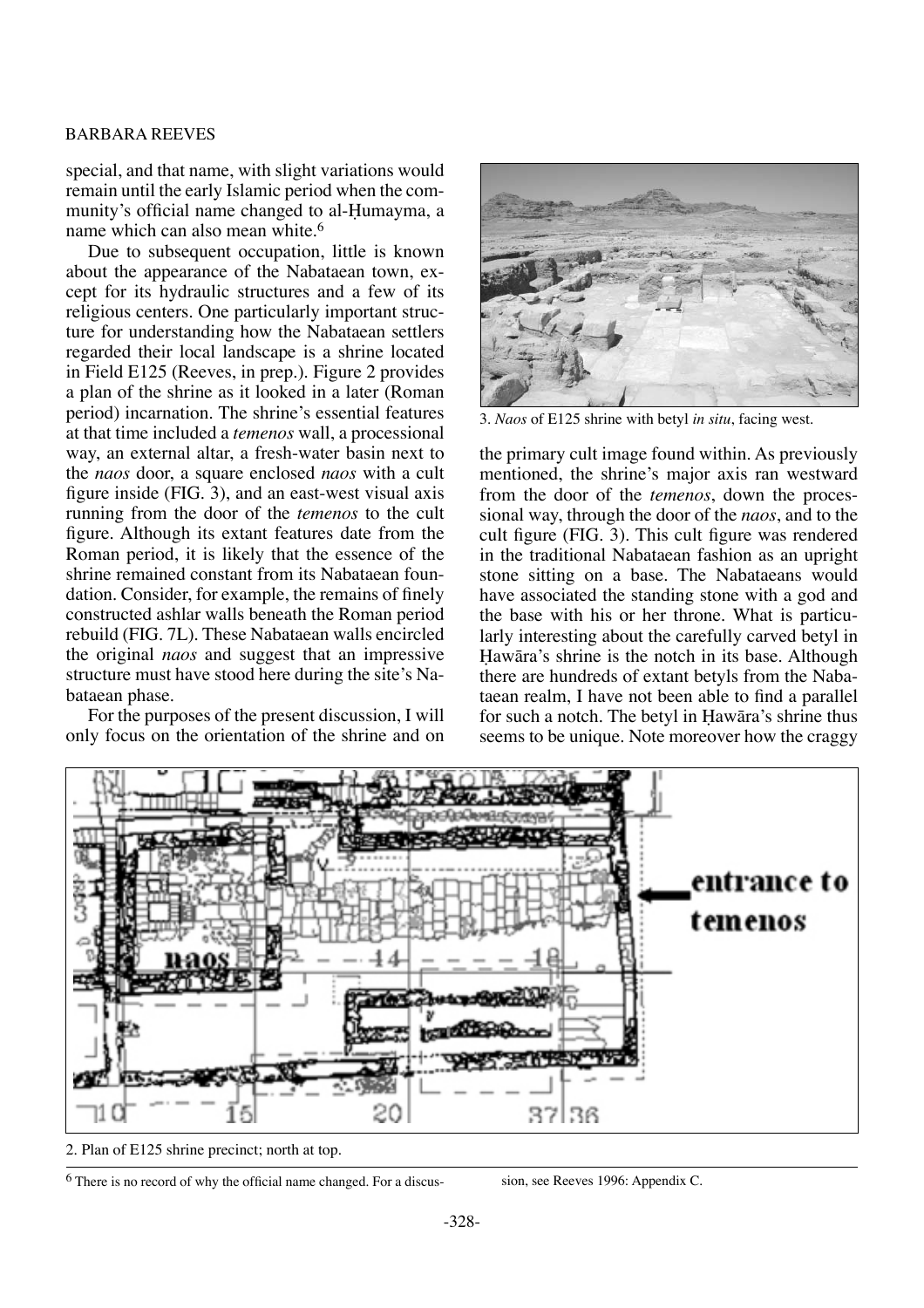hill behind the shrine, the craggy hill of the foundation myth, has a notch in its top, a notch which the project geologist assures me was probably there 2000 years ago (G. S. Baker, personal communication, June 2002). It seems quite possible therefore that the betyl in Hawāra's shrine may represent the god who lived in the local notched mountain, the god who sent the runoff water that made life possible on the desert below.

Support for this theory comes from the orientation of the shrine (FIG. 4). Based on architectural reconstructions we know that people entering the shrine's *temenos* and starting down the processional way would have had a clear view of the craggy hill with the notch (FIG. 5). Moreover from analyses of freestanding betyls from other Nabataean sites, we know that the Nabataeans frequently oriented their betyls so that a worshipper could visually associate a standing stone with a particular hill (Avner 1999- 2000: 107-8). It is thus reasonable that the betyl in Hawāra's shrine represents the god of the craggy hill against whose flank Aretas had established his town. Finally, as to the name of the god worshipped in this shrine, the betyl itself is unlabelled, but a Nabataean inscription carved into the flank of the hill by a self-declared "servant of 'Al-HWR" informs us that the god "HWR" was worshipped in this town (Graf 1992). In summary, therefore, there



5. E125 shrine precinct facing west (Computer reconstruction by Chrysanthos Kanellopoulos and Platon Konstandopoulos; funded by ASOR Harris Grant).

was a Nabataean god "HWR", whose name was probably vocalized as Hawāra.<sup>7</sup> This god was worshipped in the town of Hawāra in a form reminiscent of the local hill and in a shrine oriented on that hill. Given the god's name, the foundation myth's emphasis on the craggy hill, and the hill's connection with the runoff, it is likely that Hawāra was the patron deity of this Nabataean settlement.

The Nabataeans naturally would have wanted to remain in the favor of the craggy hill's god both



4. Orientation of the E125 shrine.

 $7$  It is also possible that HWR is an abbreviation for "Dushara who is at Hawara" (cf. Graf 1992: 75).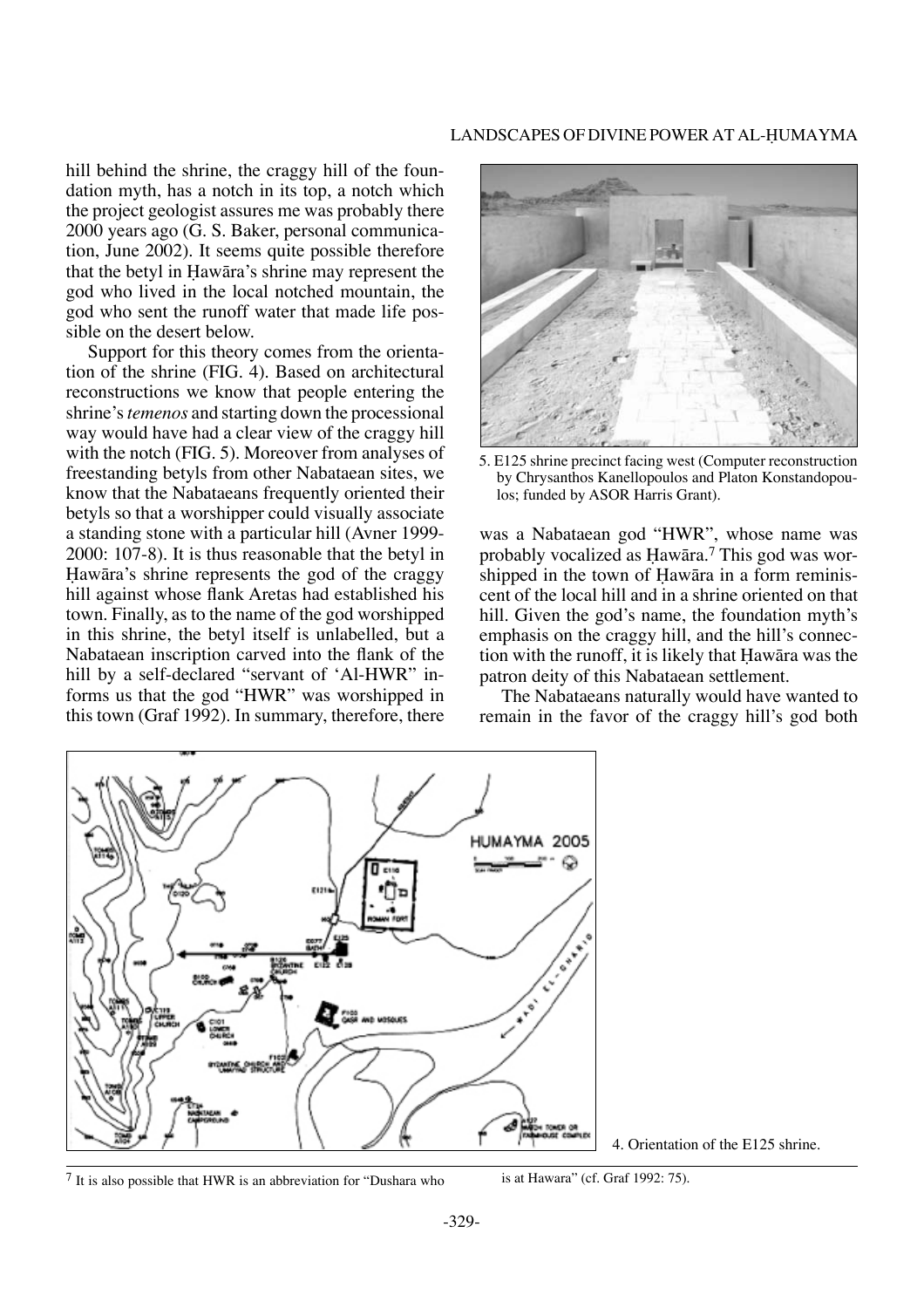when founding their settlement and throughout its existence. Such divine favor would have been necessary to ensure their water supply. Moreover, because Nabataean society was polytheistic, there were probably many other gods whose favor the local inhabitants would have wanted to maintain. Thus, when constructing their manmade structures, Hawāra's Nabataean townsfolk made sure they tapped into both the natural and divine assets of the local environment by carving images of gods or paraphernalia associated with divine worship into the cisterns, dams, and quarries of their new town (FIG. 6). Thus in the foundation and maintenance of Hawāra's Nabataean settlement, natural resources, human ingenuity, and divine support were all completely intertwined.

## **Roman Hawāra**

Neither the historical nor the archaeological evidence transmits the circumstances under which the Nabataean period at Hawāra came to an end. Perhaps the Roman military attacked and damaged the town, or perhaps an earthquake had damaged the town, or perhaps this town remained unscathed at the end of the initial annexation. Whichever of these is true, however, is largely inconsequential compared to what happened after the annexation, when the Romans built two primary forts in Arabia: one at the capital of Bostra to maintain Roman authority over the northern half of the province, and the other at Hawāra to control the southern regions and the incense routes. Even if Nabataean Hawāra were not in ruins when its Roman garrison arrived, it soon would be because in the process of building a stone fort able to house 500 soldiers, the Romans took their building stones from the pre-existing Nabataean structures. In essence, the Romans dismantled the Nabataean town to build the Roman fort. Consequently all that remains *in situ* of the Nabataean town's ashlar buildings are just the bottommost courses of stones, buried deep beneath the soil or under Roman buildings (FIG. 7).<sup>8</sup>

On the one hand, the robbing out of the extant civic structures in order to build a military fort could be dismissed as practical: the Romans needed to build a large fort quickly and it was simply easier to use nearby extant building materials rather than having to cut new stones from quarries in the hills. On the other hand, however, the prioritizing of the fort over the town was clearly the act of a dominating force. Moreover the fort was clearly meant to dominate the settlement in other ways as well. For one thing, consider the size of the fort whose walls towered over the settlement. Note, too, how the fort's height and the impenetrability of its walls was reinforced by the fort's placement on a small



6. L: altar or betyl carved over cistern; RT: betyl carved at quarry/religious site; RB: *aediculum* containing 3 betyls carved into hill.

<sup>8</sup> Nabataean mudbrick walls, presumably from less important buildings than the ashlar blocks, survived the transition with less damage and were often reused in later period structures.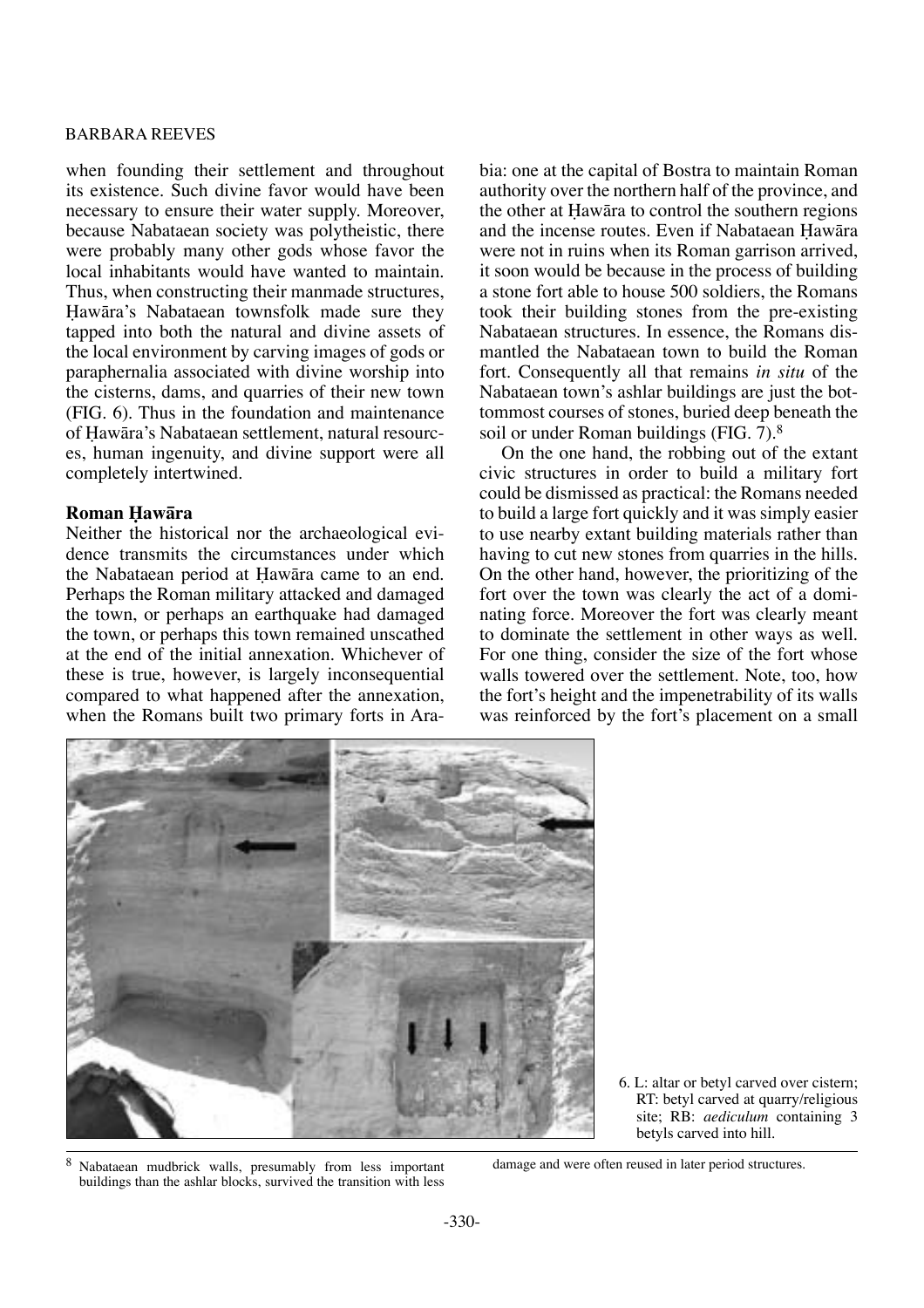

ridge (above the floodplain) and slightly northeast of the old town center so that its walls could be seen in three-quarters view (cf. Oleson, this volume).

The fort's walls, which enclosed a garrison of 500 soldiers, would have also served to remind Hawāra's civilian inhabitants that in many ways the garrison comprised a separate, distinct subgroup. Moreover, this military subgroup was originally probably meant to be viewed as the site's most important community. Consider first the water. John Oleson has estimated that the water delivery system at Hawāra, as built by the Nabataeans, would have supported a permanent population at the site of ca. 700 people (Oleson 1997: 177). Suddenly in the early second century AD, with the imposition of the 500 man garrison, Hawāra's military populace took up more than half of the available water supply. This meant both that in the Roman period there would have been more soldiers than civilians living at the site and that, because of the garrison, the size of the civilian populace would never have been able to re-achieve its pre-annexation potential. The garrison's dominance over the site's water supply was furthermore architecturally reinforced by a conduit, which funneled water out of the aqueduct before it reached the civic population (Oleson 2007b: 240). Even in the community, the bronze stop-cock which controlled the water supply for the Roman period bath-house (E077), reminds us that

7. L: Nabataean ashlar wall beneath crude Roman wall in E125; R: Nabataean leveled walls south of Roman Bath E077.

Roman officials probably would have maintained some control over everyone's access to water in the garrisoned town (Oleson 1990: 161, 2004: 357).

Another symbol of the military community's supremacy was, of course the quality of its buildings. The best stones had been used in the military structures, leaving the new civilian community to make do with earthen architecture and military rejects. Moreover, the nicest house in Roman Hawāra was located inside the Roman fort. The elegance of this house, and the sophistication of its owner, the Roman commander, was signified by its mosaic floors — unparalleled in the Hism $\bar{a}$  — and a room heated by a hypocaust (FIG. 8, Oleson *et al.* 2003: 43-45; in press). Visitors to this house would have left in no doubt that the fort's commander was the most important person in the Roman period settlement.

Thus both in their appearance through their control of natural resources, the military constructions at this former Nabataean town could be seen as symbols of Roman dominance over the native population. Moreover this dominance extended beyond the human realm into that of the divine. Roman tradition attributed the Romans' success in conquering and ruling other peoples to the support they received from their gods (e.g. Livy, *ab urbe condita*; Vergil, *Aeneid*). Thus each military unit had sacred symbols (representing the soldiers and empire), which must be cared for and protected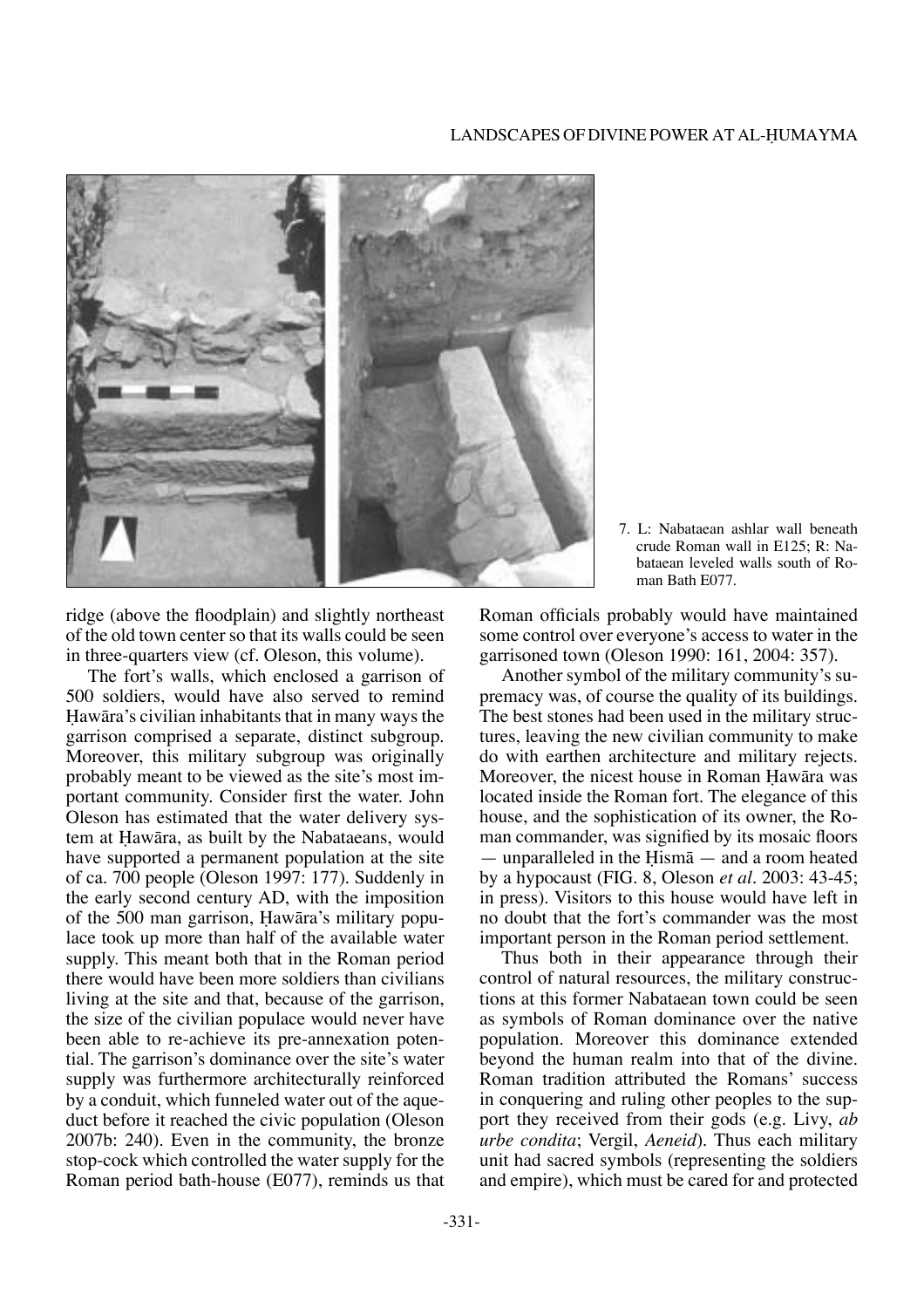

8. Mosaic floors in the commander's house (*praetorium*) inside the Roman fort.

at all cost (Watson 1969: 127-31). When the military units were not marching, these sacred symbols were stored in an *aedes* (shrine) at the center of their fort. Because Roman forts were built to standardized plans we know that this *aedes* was located in the center of the suite of rooms at the back of the *principia* (headquarters building) (Johnson 1983: 111-7). For reasons of maximum safety, the *principia* and the *aedes* were located in the center of the fort, but, for religious reasons, there was

also a direct line of sight between the *aedes* and the front gate of the fort. Because Roman encampments (both permanent forts and marching camps) were always positioned so as to face the enemy (Pseudo-Hyginus, *de munitionibus castrorum*, 56), this meant that the symbols of the soldiers' divine support always stared out the front gates of their encampment at their enemies (Martin 1969: 258). In the case of Hawāra (FIG. 9), it should be remembered that the Roman fort was built immediately



9. Orientation of the *aedes* in the Roman fort.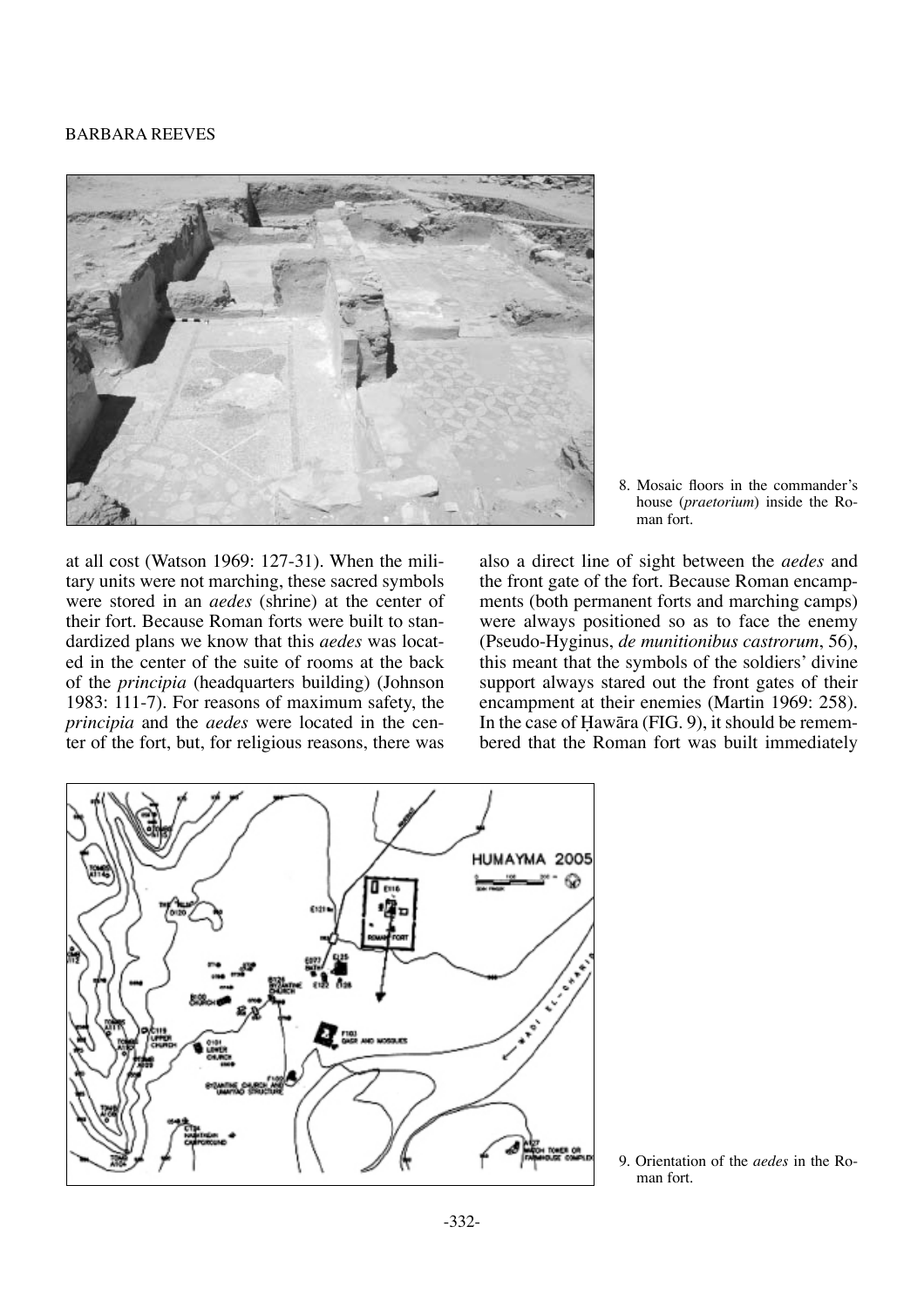after the annexation of the Nabataean Kingdom. Whether or not the garrison had any reason to fear the local inhabitants, we do not know. The garrison, however, must have felt safe in a fort, which dominated the local landscape, and with the support of their regimental gods, who helped them to watch over that landscape.

The symbolism appropriate at the time of the annexation, however, was not the same symbolism that was appropriate some decades later. The Nabataeans had become Romans and Hawāra's garrison was probably composed of soldiers who had now lived in the Roman Province of Arabia for some time, or had been born there. The soldiers at the fort now seem to have wanted to be seen not so much as dominators as co-members of the local community. Thus in the late second or early third century the civic shrine in E125, which like other Nabataean stone structures had been leveled for its building blocks, was rebuilt with the support of Hawāra's garrison (FIG. 10). At the center of the rebuilt shrine's *naos* stood the betyl representing the town's Nabataean tutelary deity. Next to this betyl was placed an altar whose inscription explicitly tells us that it was set up by the soldiers stationed at Hawāra (Oleson *et al.* 2002: 112-6, 2003: 47-8). The inscription also tells us that the soldiers were calling upon their regimental deity, Jupiter Ammon, to protect the emperors and hence the empire.

It is interesting that this altar on the one hand towers over the betyl but on the other hand did not displace the betyl from the focal point at the center of the *naos*. In the placement of these two symbols of divine favor I believe we can see a message that



10. *Naos* of the E125 shrine (Computer reconstruction by Chrysanthos Kanellopoulos and Platon Konstandopoulos; funded by ASOR Harris Grant).

*concordia* (harmony) between the soldiers and civilians is now more important than dominance by one group over the other. The third century inhabitants of the site (soldiers and civilians together) are acknowledging that their prosperity now comes both from the town god, the god of the mountain, and from the tutelary deity of Hawāra's military garrison. Significantly a pair of mid third century coins from Bostra, the site of Arabia's other major garrison, convey exactly the same message by showing Jupiter Ammon (patron deity of the legion) shaking hands with the Tyche of Bostra (the city goddess of Bostra) (Kindler 1983: nos. 48, 56). Around the coin an inscription reads *CONCORDIA BOSTRENORVM* (the harmony of the Bostreans). Thus the coin issued by Bostra and the civic shrine at Hawāra conveys the same message of solidarity. Hawāra did not mint coins, but if it did, one suspects that contemporary issues would have read *CONCORDIA HAWARENORVM* (cf. Reeves, in prep.).

#### **Byzantine Hawāra**

It is thus clear that from the Nabataean to the early Roman to the late Roman periods, the physical focus of the site shifted, and these shifts were to a large degree dependent on the religious beliefs of the site's inhabitants. In the Byzantine period, the focus of the site shifted again, and again the shift had much to do with religious values and orientations.

One of the most important changes, given the history of the site so far is that the civic shrine in E125 did not survive into the Byzantine period. The shrine had been abandoned in the late third century after the departure of the Roman garrison and by the time another (smaller) garrison returned in the early fourth century, the walls of E125 had collapsed and the shrine was buried. Interestingly, there was no attempt to dig out the shrine. Either the fourth century inhabitants of Hawāra did not know of the shrine's existence or they did not care. By this time, due to Constantine's reforms (Helgeland 1985: 814-5), Christianity was almost certainly gaining strength with the military inhabitants of the region (and in a garrisoned town probably with the civilian inhabitants as well). At al-Lajjøn, for example, where a new legionary fortress and exterior temple were built ca. 300AD, the temple was quickly abandoned even though the fort remained in use (Parker 1991: 134). Two hundred years later,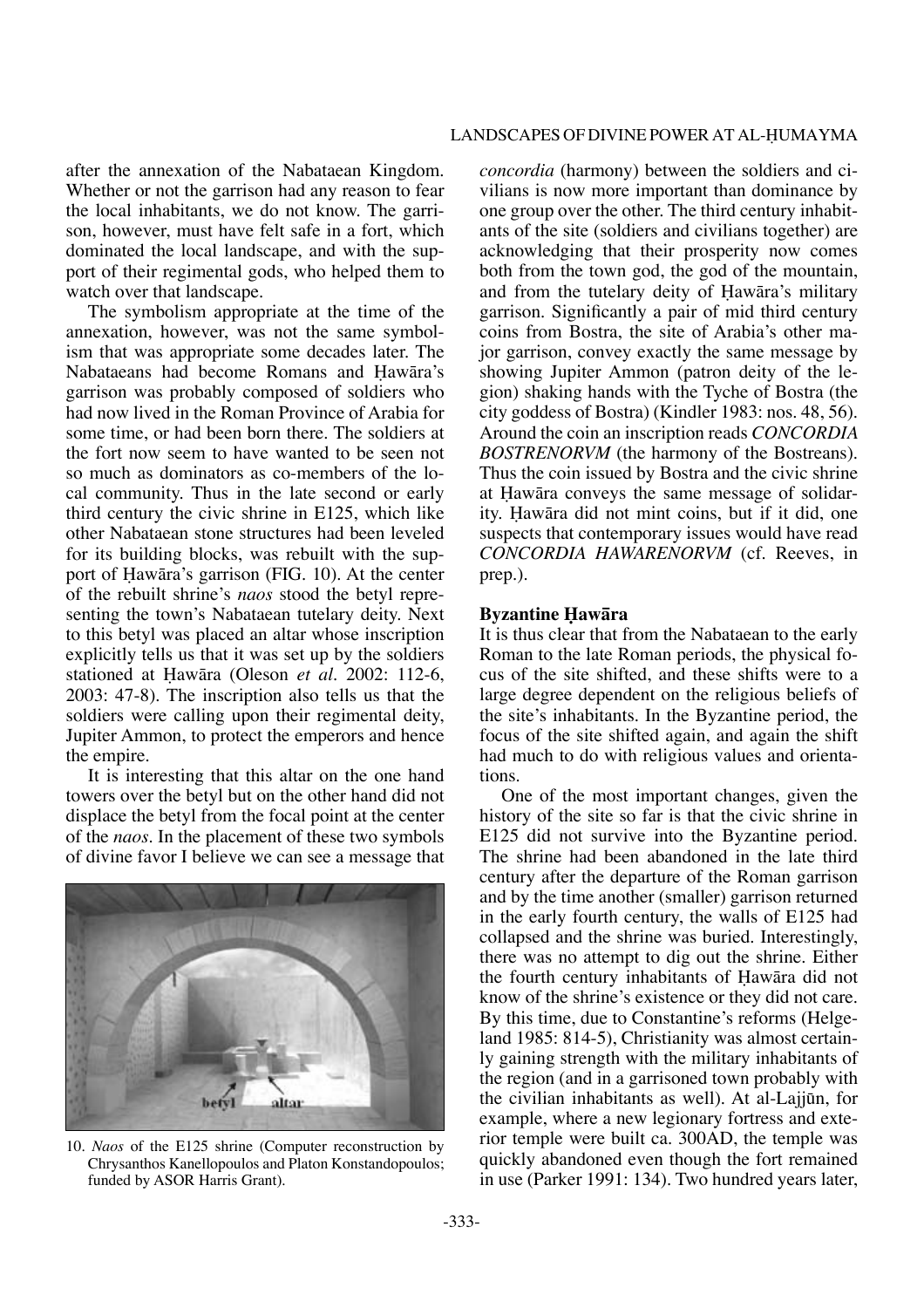ca. 500AD, a chapel would be inserted into the fort (Parker 2007: 254). Yotvata's fort apparently received a chapel even sooner, in the first half of the fourth century (Davies and Magness 2007).

As to the Christian population at Hawāra in the fourth century (both military and civilian), we do not know yet how large it would have been or where they would have worshipped (Oleson 2007a: 453). As early as the fifth century, however, churches started to be constructed at Hawāra and, by the end of the seventh century the small town contained at least five churches (Schick 1995a-b; 2001). During this same period, the military importance of Hawāra had declined. In the early fifth century the fort was abandoned (Oleson *et al.* in press) so if the unit of *equites sagittarii indigenae* mentioned by the fifth century *Notitia Dignitatum* (Seeck 1876: *Oriens* 34.25.73) was still extant after the early Byzantine period, it was probably as a militia living in the town. In any case, the military insignificance of this site by the end of the Byzantine period can be surmised by Hawāra's omission from the records relating to the Islamic invasion (Schick 2007). The de-emphasis on the fort through the Byzantine period is also clearly shown by a shift in the civilian population away from the fort and back in and around the concentration of Nabataean cisterns on the west side of the site.

Although the population shift away from the east side of the site is in itself interesting, what is even more interesting is the orientation of Hawāra's churches, which very clearly indicates that the spiritual focus of this Byzantine period town was quite different than it had been at any point in its past. For the first time, all new religious structures at this site turned their back on the craggy hill and chose to face the open expanse of desert (FIG. 11).

Today it may seem relatively inconsequential that the five Byzantine churches constructed in Hawāra all have eastward facing apses given that the norm is for churches to be oriented to the east.9 It must also be remembered, however, that up until the early fifth century, the eastward facing apse (and indeed the apse itself) was not yet universal. Instead early church builders sometimes oriented their churches differently in order to take in aspects of the local setting (e.g. in a practical way by reusing the foundations of earlier buildings or in a spiritual way by fostering pre-existing cult traditions, Finney 1997: 1-2; Gamber 1993: 164-5; Landsberger 1957: 197, 201; White 1990: 21-22, 111-18). Yet, by the fifth century, as a result of the growing standardization of Christian practices, it had become almost universal for churches to have apses on the east. Moreover, the reason for orienting the churches in this way itself reflected stan-



<sup>11.</sup> Orientation of Byzantine church-

<sup>9</sup> The exact orientation was probably towards the rising sun on the day a church's foundation was laid (Dinsmoor 1939: 101).

es.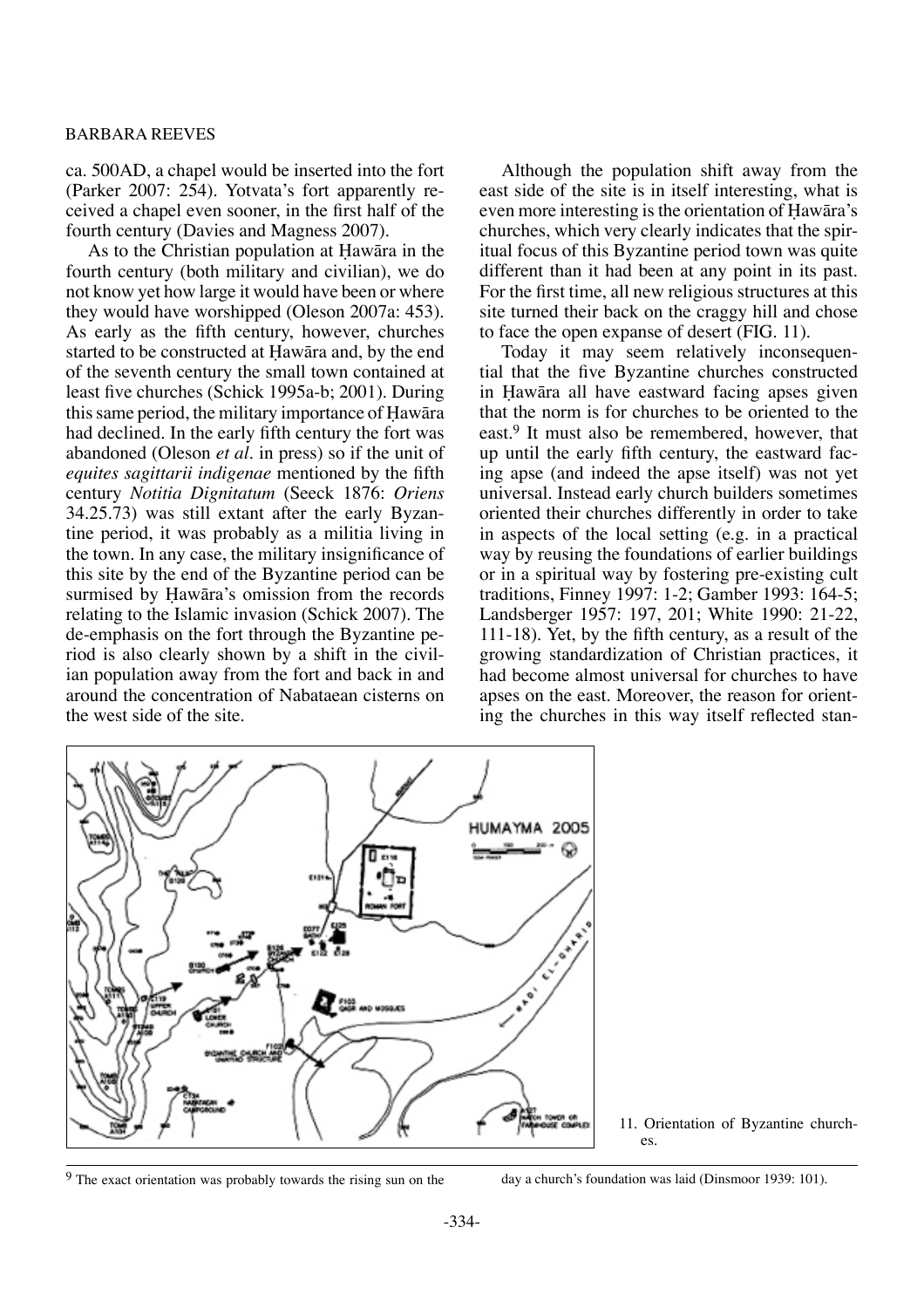dardization, this time as regards prayer practices.

Back in the early years of Christianity, most, but not all, Christians had probably faced east when praying (Lang 2004: 39-40). In response to different prayer practices, many Church leaders by the second century were arguing that all true Christians needed to face east while praying (Lang 2004: 42ff.). For example, Origin in the early third century argued, "…that the direction of the rising sun obviously indicates that we ought to pray inclining in that direction, an act which symbolizes the soul looking towards where *the true light* rises" (*De oratione* 32; translation from Lang 2004: 46). Similarly the authors of the early fourth century Syrian *Didascalia Addai* proclaimed: "The apostles therefore appointed that you should pray towards the east, because… [when Christ returns] he will appear suddenly from the east" (canon 1 extract; translation from Lang 2004: 48). These extracts seem to reflect attempts by Church leaders to standardize Christian practices and to link explicitly Christian belief with Christian conduct. In particular, as regards the direction proscribed for prayer, the Church Fathers were probably specifically interested in solidifying a common sense of Christian identity, which would be distinct from Jewish and pagan identities (Lang 2004: 40-41).

Although the Byzantine era's newly standardized Christian practices had nothing to do with Hawāra *per se*, the effect they must have had on ancient communities, such as Hawāra, would have been significant. In the fourth century Christian leaders gained control of the vast and formerly polytheistic Roman Empire. Throughout the expanse of this empire every individual community had been accustomed to worship the gods who lived in their local landscape. Thus, a major consequence of dictating a universal (not local) orientation for true Christians to pray in would have been the elimination of all of the local focal points for spirituality. Instead of praying to gods who lived in the local landscape, Christians went into sealed churches, looked through windows at the eastern sky (Lang 2004: 82-83), and focused their minds on a universal, otherworldly God. Again, in communities with pagan traditions stretching back hundreds of years, a universal, transcendental focal point for prayer probably should be seen as a way of solidifying a distinct identity for Christian inhabitants. In this regard, it should also be noted that it was in the fourth century that the Latin word *paganus* (English "pagan", meaning "someone from a rural community") was being used to classify Christianity's opponents (O'Donnell 1977).

At Hawāra, the Byzantine inhabitants must have known the importance of the local hills in supplying runoff water because they built their churches in the midst of the ancient cisterns. They also likely knew the previous spiritual connection with the craggy hill because it was around the same time that Hawāra's churches were being built that Stephen of Byzantium was adding Hawāra's foundation myth to his encyclopedia. Hence even though Hawāra's Byzantine churches faced east because almost all Christian churches of that time faced east, it is likely that the local congregations knew that to please God and to achieve salvation they must put aside their ancestors' reverence of the craggy hill. The churches' orientations reinforced the official message that salvation depends not on peculiarities of local landscapes but on one's relationship with a universal, all encompassing god. Thus, Hawāra's enclosed churches sealed in the faithful, blocked off their view of the local environment, and focused their devotion in an universally symbolic direction.

## **Early Islamic al-Humayma**

Just as the Christian religion changed the religious orientation of Hawāra in not only a spiritual sense but also in a very physical sense, so to did the arrival of Muslim inhabitants. In the late seventh or early eighth century, 'Ali bn 'Abdullåh purchased the village (now called al-Humayma) and built a qasr ("large residence") and mosque for his extended family at its southeastern edge, just above the wadi (Foote 2007; Schick 2007). Why the family chose to build in that part of the site is not known. What is clear is that the gasr and mosque, although humbler than the desert estates of other Umayyadperiod elites, were the most impressive structures on the site at that time. Certainly these two interrelated buildings were much larger and better constructed than other contemporary domestic structures built into the ruins of churches (e.g. B100, Schick 1995a: 337) and older houses (e.g. E122, Oleson *et al.* 1999: 426-7). It is also interesting that the site's new owners deliberately sought to isolate themselves from the other residents by placing not only their mosque (which was probably private) on the eastern side of their residence, but also the entrance to the residence as well.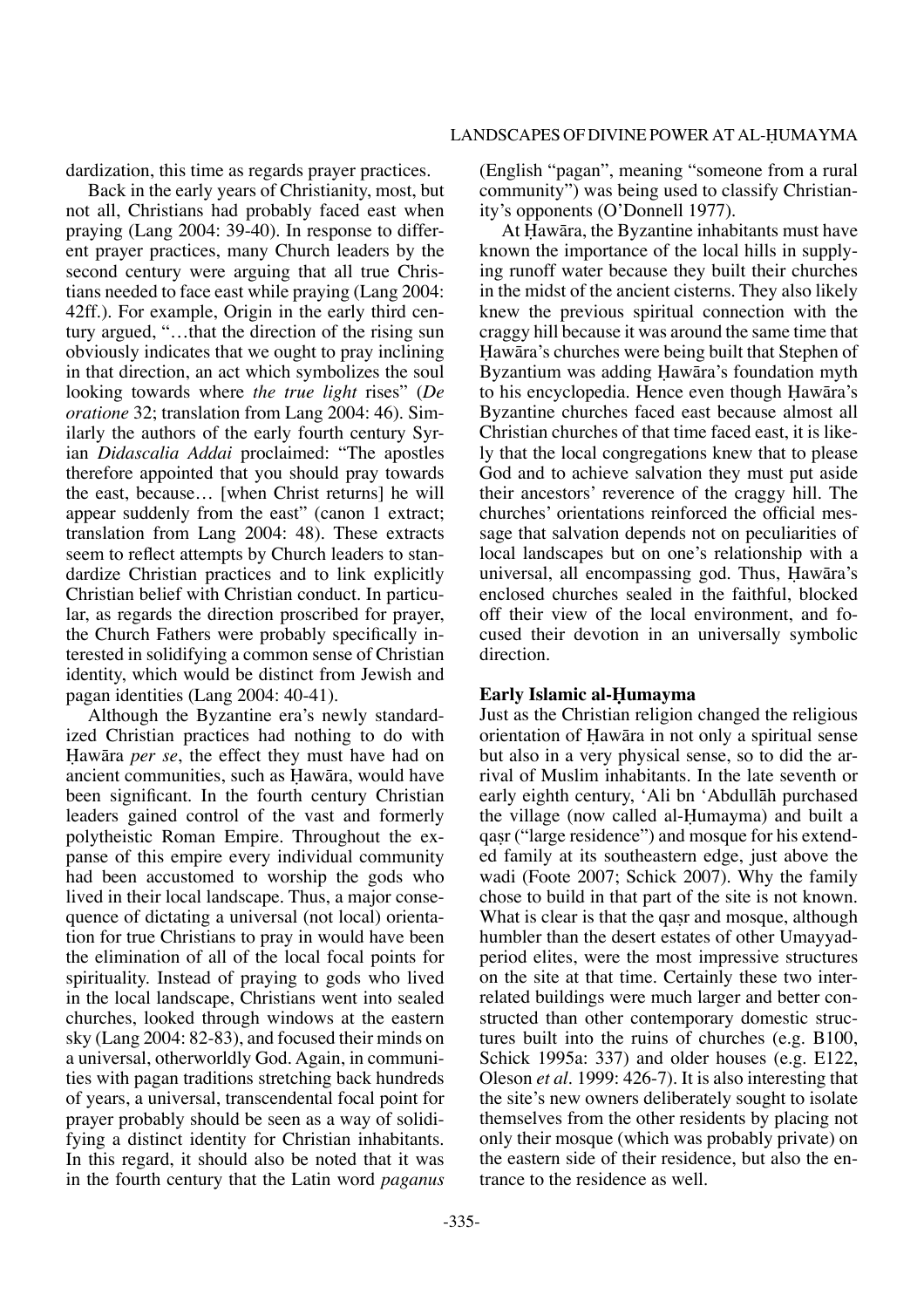Given the variations in the extant Umayyad period qusūr, there does not seem to have been a general rule as to which side the entrance should be on. At al-Humayma, the choice of an eastern entrance is particularly interesting, given our previous discussion of views, because it gave the qasr a hilly backdrop to the people approaching its main entrance (FIG. 12). Perhaps this was simply for beauty's sake, as the local hills were the most impressive backdrop for a building in that location. But note, too, that the mosque and the qasr, although built as a unit, did not share the same orientation. The mosque was oriented north-south following a religious tradition common in early Islamic mosques in the region (Foote 2007: 463). In contrast, the axis of the qaßr seems to be deliberately turned so as to provide it with almost the same backdrop as had been selected for the Nabataean shrine centuries before (cf. FIG. 4). Again, perhaps this was for aesthetic reasons, but perhaps it was also for symbolic effect. The hills at al-Humayma were typical of those in the early Islamic ash-Sharå region running from Petra south to 'Aqaba. According to the early Islamic historians, 'Abdullåh bn al-'Abbås, son of the Prophet Mohammad's uncle and former patriarch of the Abbasid family, had had a vision that the first 'Abbasid caliph would come from the ashSharå district of southern Jordan (Schick 2007). If this story was indeed known in the seventh century, al-'Abbås' descendents may have wished their visitors to be impressed by al-Humayma's hills, which are so characteristic of this region of ash-Sharå. 10

Thus, for aesthetic and perhaps symbolic reasons, the Abbasid family chose the local hills as the backdrop for their residence. The spiritual orientation of the family, however, was clearly on Mecca. The *mihrāb* in the mosque pointed southwards to Mecca and we know that various patriarchs of the family made yearly pilgrimages to Mecca where they stayed for one or two months (Schick 2007). This reflects the piousness of the family and especially of its various leaders. This piousness is also reflected in a daily ritual said to have been carried out either by the first patriarch to live here ('Ali bn 'Abdullåh) or by his son (Muhammad) (Schick 2007). Apparently this head of the family carried out so many *rak'ah*(s) (prayers) that he developed calluses on his forehead, and hence was given the nickname "the possessor of calluses". The early Islamic historians tell us that these *rak'ah*(s) included two he performed each day in front of each of the 500 olive trees in his garden at al-Humayma. This was an act of extreme piousness and the location he chose to perform it in is presumably one in which



12. Orientation of the Abbasid family's qaßr and mosque.

<sup>10</sup> This story comes to us from authors writing in the ninth and tenth centuries; i.e. after the Abbasids' victory (Schick 2007). Neither Foote (2007) nor Schick (2007) believe that the Abbasid

family had pretensions for rule when they first settled at al-Humayma.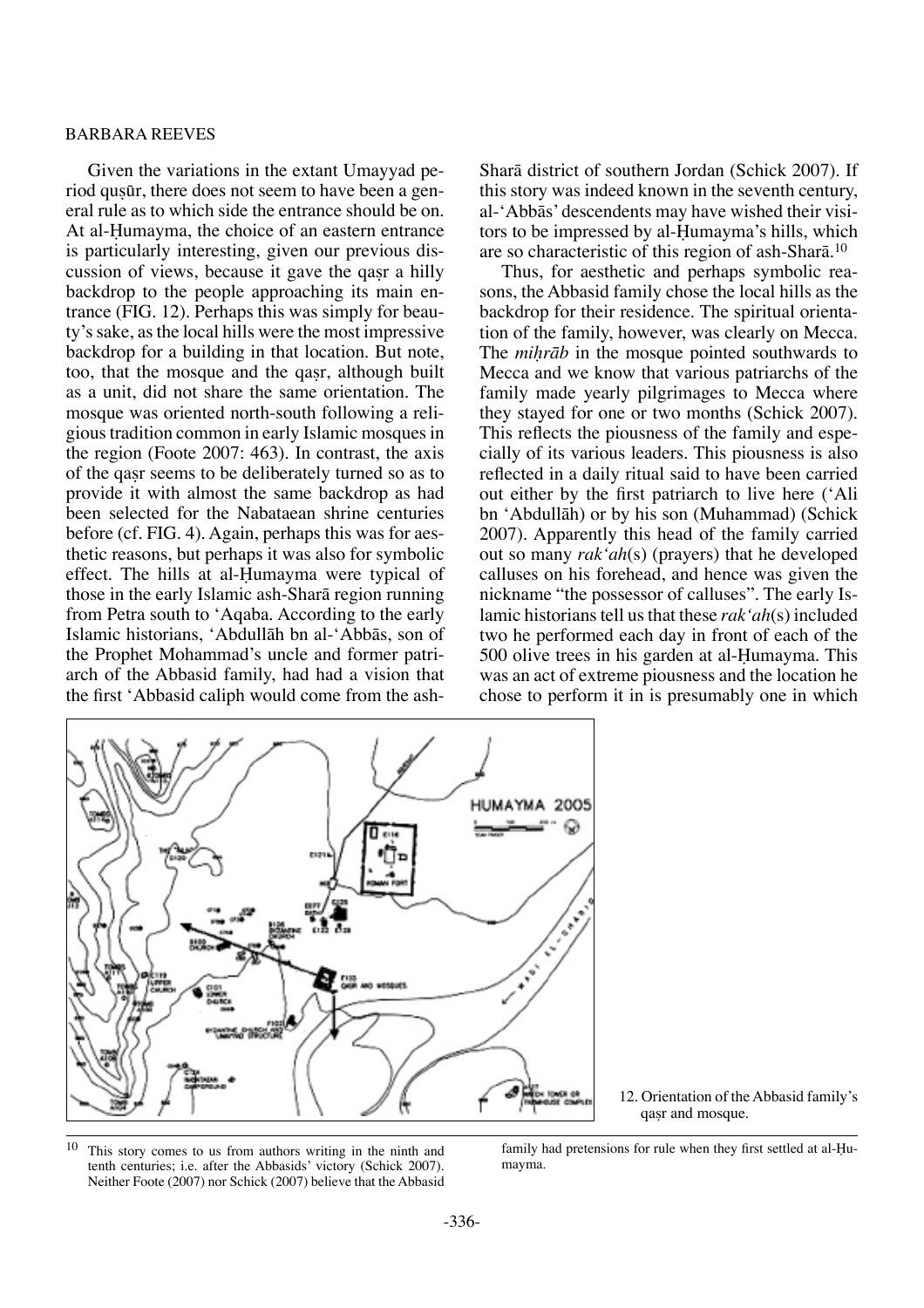he felt close to his god. His descendents may similarly have felt a divine closeness in al-Humayma's olive grove, given that they chose that location in which to hide the sacred yellow scroll prophesizing their family's political dominance (Schick 2007).

#### **Conclusion**

An olive grove in the desert is a miracle. A permanent settlement in the desert is a miracle. That the head of the Abbasid family prayed in his orchard, as well as in the mosque, showed that he recognized the miracle of al-Humayma's local environment, just as the original Nabataean settlers had. Religious traditions dictated how each of al-Humayma's successive population groups would react to that miracle. Some groups associated their settlement's prosperity with a local deity; other groups with a universal deity. Still, all groups probably would have agreed that nothing could grow or prosper at this site (including themselves) were it not for divine benevolence. When discussing the physical appearance and character of an ancient settlement, the divine influence is often overlooked. I started this paper by saying that a civic landscape is a product of natural, human, and divine influences. As I hope I have shown, in order to understand the nature of al-Humayma's successive civic incarnations, natural, human, and divine factors must all be considered.

#### **References**

- Avner, U. 1999-2000. Nabataean Standing Stones and their Interpretation. *ARAM Periodical* 11: 97-122.
- Bowersock, G.W. 2003. The Nabataeans in Historical Context. Pp. 9-25 in G. Markoe (ed.), *Petra Rediscovered*. New York: Harry N. Abrams.
- Davies, G. and Magness, J. 2007. Yotvata 2006. *HA-ESI* 119.
- Dinsmoor, W.B. 1939. Archaeology and Astronomy. *Proceedings of the American Philosophical Society* 80: 95-173.
- Eadie, J. and Oleson, J.P. 1986. The water-supply systems of Nabataean and Roman Humayma. *BASOR* 262: 49-76.
- Finney, P.C. 1997. Churches. Pp. II.1-5 in E.M. Myers (ed.), *The Oxford Encyclopedia of Archaeology in the Near East*. Oxford: Oxford University Press.
- Foote, R.M. 2007. From residence to revolutionary headquarters: the early Islamic *qasr* and mosque complex at al-Humayma and its 8th-century context. Pp. 457-65 in T.E. Levy *et al.* (eds.), *Crossing Jor-*

*dan: North American Contributions to the Archaeology of Jordan.* London: Equinox Publishing.

- Gamber, M.K. 1993. *The Reform of the Roman Liturgy: Its Problems and Background.* Trans. K.D. Grimm. San Juan Capistrano and New York: Una Voce Press & The Foundation for Catholic Reform.
- Graf, D.F. 1992. The God of Humayma. Pp. 67-76 in Z. J. Kapera (ed.), *Intertestamental Essays in Honor of Józef Tadeusz Milik*. Kraków: The Enigma Press.
- Graf, D.F. and Sidebotham, S.E. 2003. Nabataean Trade. Pp. 65-73 in G. Markoe (ed.), *Petra Rediscovered*. New York: Harry N. Abrams.
- Helgeland, J. 1985. Christians and the Roman Army from Marcus Aurelius to Constantine. *ANRW* II 23.1: 724-834.
- Henry, D.O. 1995. *Prehistoric cultural ecology and evolution: Insights from Southern Jordan.* Plenum Publishing.
- Johnson, A. 1983. *Roman Forts of the 1st and 2nd Centuries AD in Britain and the German Provinces.* London: Adam & Charles Black.
- Kindler, A. 1983. *The Coinage of Bostra.* Warminster: Aris & Phillips.
- Landsberger, F. 1957. The sacred direction in synagogue and church. *HUCA* 28: 181-203.
- Lang, U.M. 2004. *Turning towards the Lord: Orientation in Liturgical Prayer.* San Francisco: Ignatius Press.
- Lawrence, T.E. 1926. *Seven Pillars of Wisdom, a triumph*. London.
- Martin, C. 1969. The Gods of the Imperial Roman Army. *HT* 19: 255-63.
- Musil, A. 1926. *The Northern Hegâz: A Topigraphical Itinerary.* New York: Czech Academy of Sciences and Arts and Charles R. Crane.
- O'Donnell, J.J. 1977. Paganus. *Classical Folia* 31: 163- 69.
- Oleson, J.P. 1990. The Humeima Hydraulic Survey, 1989: Preliminary field report. *EMC/CV* 34: 145- 63.
- 1992. The water-supply system of Ancient Auara. Pp. 269-276 in G. Bisheh (ed.), *SHAJ* IV. Amman: Department of Antiquities.
- ––– 1995. The origins and design of Nabataean watersupply systems. Pp. 707-19 in K. 'Amr (ed.), *SHAJ V*. Amman: Department of Antiquities.
- ––– 1996. Surface water management at an ancient site in Jordan's southern desert. Pp. 141-56 in *Acts, 16th Congress of the International Commission on Irrigation and Drainage, Cairo 1996*. Cairo: International Commission on Irrigation and Drainage.